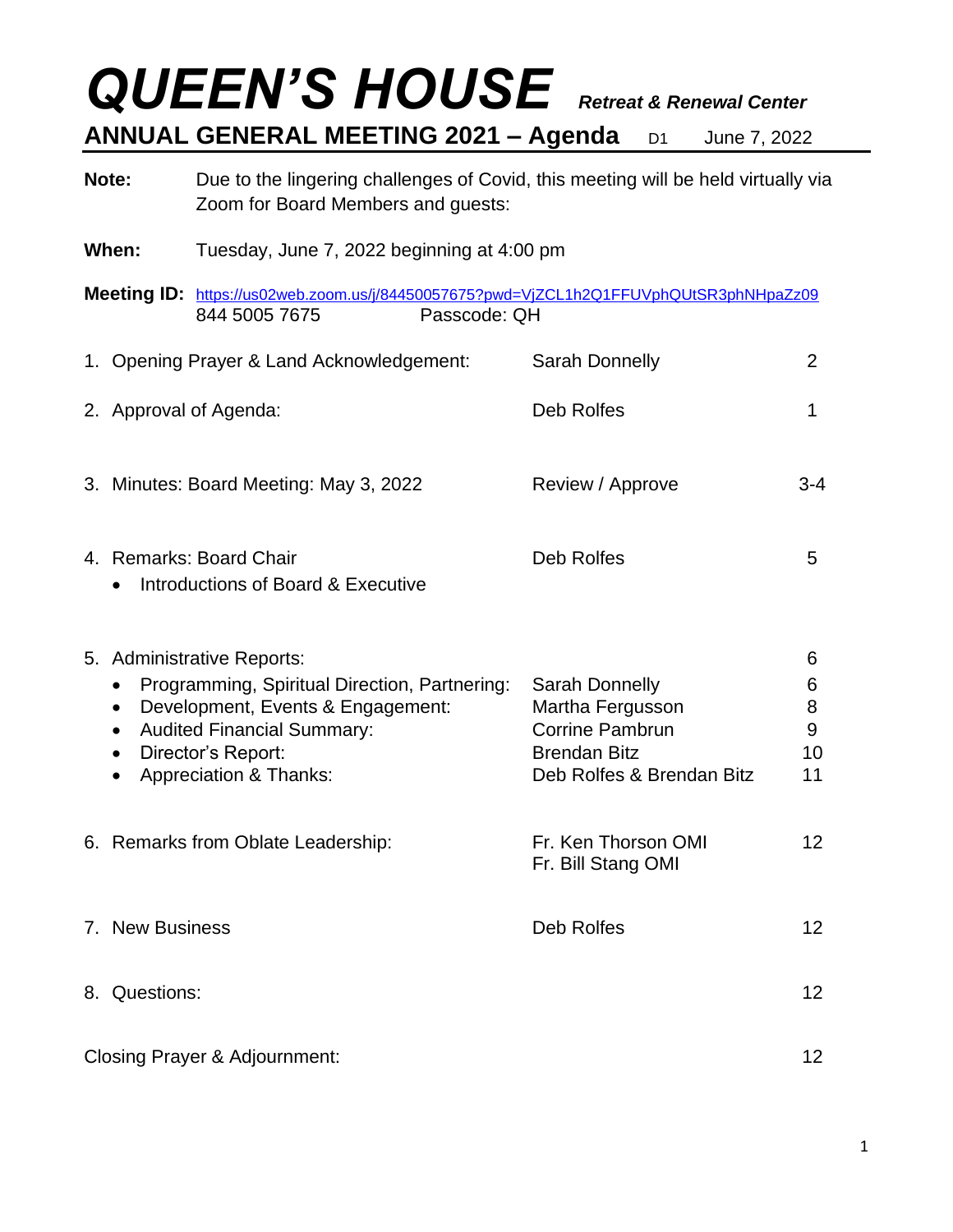On behalf of our Oblate Fathers, Brothers and Bishops, our Oblate Associates, our staff and our community, we recognize that we carry out this mission and ministry on Treaty 6 Territory and the Traditional Homelands of the Metis.

### **Meeting Prayer**

Heavenly Father, as we gather for this meeting, we thank You for the special and sacred task that You have entrusted to us – to be food for the world and to be the face and hands of God to our community. Grant us the wisdom to perform this task as You desire. Give us the strength to be models of Your love to each other, to our visitors and those who come to Queen's House, whatever their purpose. Help us to provide the care and direction that will serve Queen's House at the same time that it serves You. Above all, grant us the humility to acknowledge that it is from You that all our gifts do come.

We ask this in the name of your Son, our Lord Jesus Christ, who lives and reigns forever and ever. We ask this in the name of Mary, Our Heavenly Mother and our patron, St. Eugene – Amen.

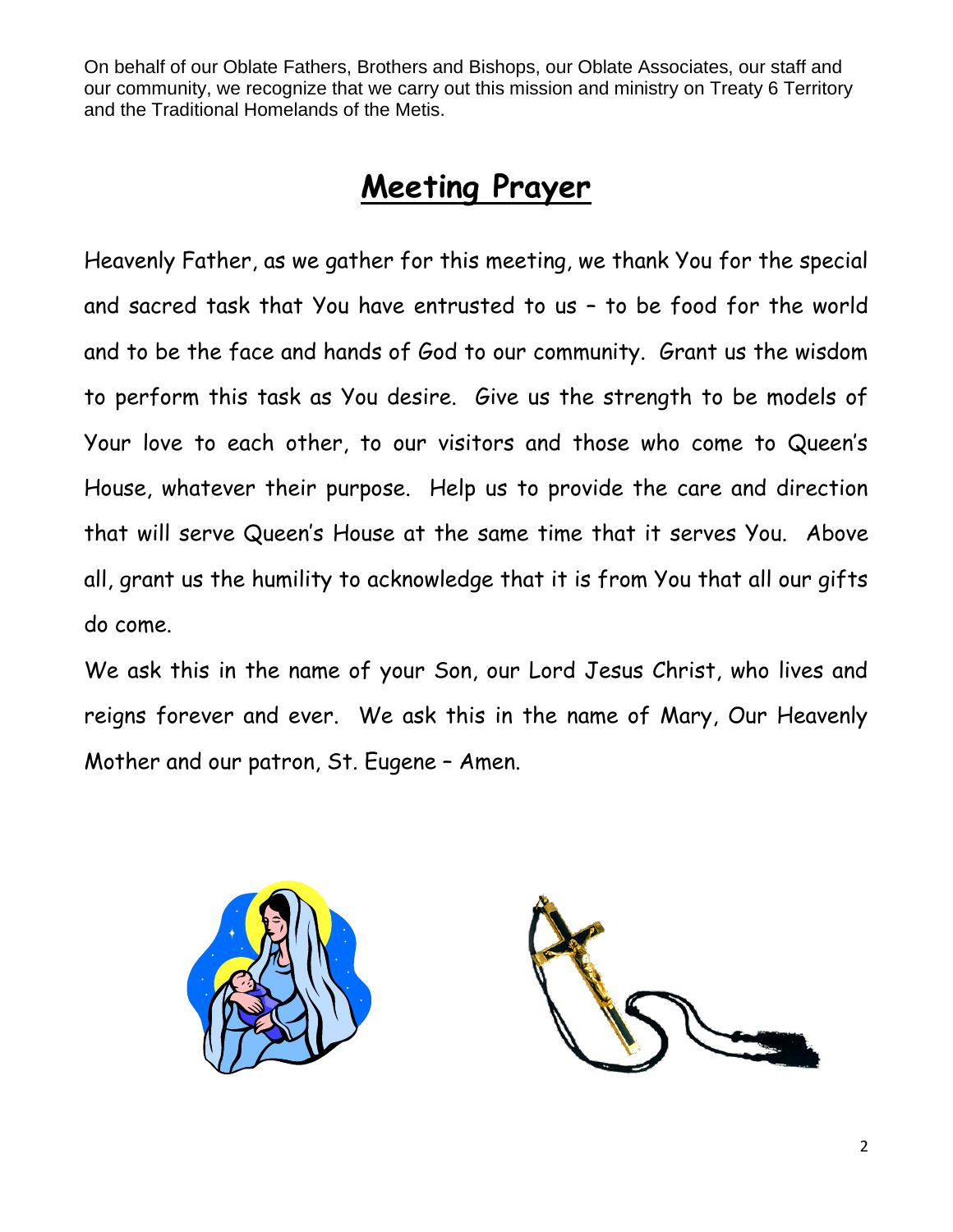# *QUEEN'S HOUSE Retreat & Renewal Center*

#### **ADVISORY BOARD – MINUTES** D1 May 3, 2022

*Our values are rooted in the Oblate Charism, we are a sacred, welcoming space. Our Vision is to be a sacred place where minds are nourished and spirits are nurtured. Our mission as a retreat and renewal centre; we offer sacred space for self reflection, encounter with others, and spiritual exploration. Nourish your mind. Nurture your spirit.*

#### **In Person:**

**Board:** NA **Admin:** NA

#### **Virtual:**

- **Board:** Diane Cote, Lynn Gow, Donna Hagen, Ivan Hitchings, Adele Longstaff, Deb Rolfes, Kathy Jo Simmie
- **Admin:** Sarah Donnelly, Martha Fergusson, Corrine Pambrun, Brendan Bitz

**Regrets:** Sr. Anne Lewans, Fr. Bill Stang, Michel Thibault, Wyndham Thiessen, Bishop Gerry Wiesner

- 1. Opening Prayer & Welcome:
- 2. Agenda: Review and Approve: **Motion:** That the Agenda be approved as presented. Ivan Hitchings / Donna Hagen **CARRIED**
- 3. Minutes: Regular Board Meeting: February 15<sup>th</sup>, 2022 **Motion:** That the Minutes be approved as presented. Donna Hagen / Diane Cote **CARRIED**
- 4. Board & Executive Membership:
	- Board & Executive Membership Considerations for next year.
		- $\checkmark$  Deb has reluctantly accepted the retirement of Diate Cote and Michel Thibault.
		- $\checkmark$  An initial list of prospective candidates is being generated.
		- $\checkmark$  A nomination committee of Deb Rolfes, Ivan Hitchings and Brendan Bitz will review and recommend appropriate action.
- 5. Oblate Leadership Connections Report:
	- Local Oblate Connections.
	- Ottawa Leadership Update.
	- Support for the Indigenous Delegation to Rome Planning.
- 6. Advisory Board Standing Committee Reports:
	- Finance Committee: Corrine Pambrun and Michel Thibault
		- ➢ No additional report.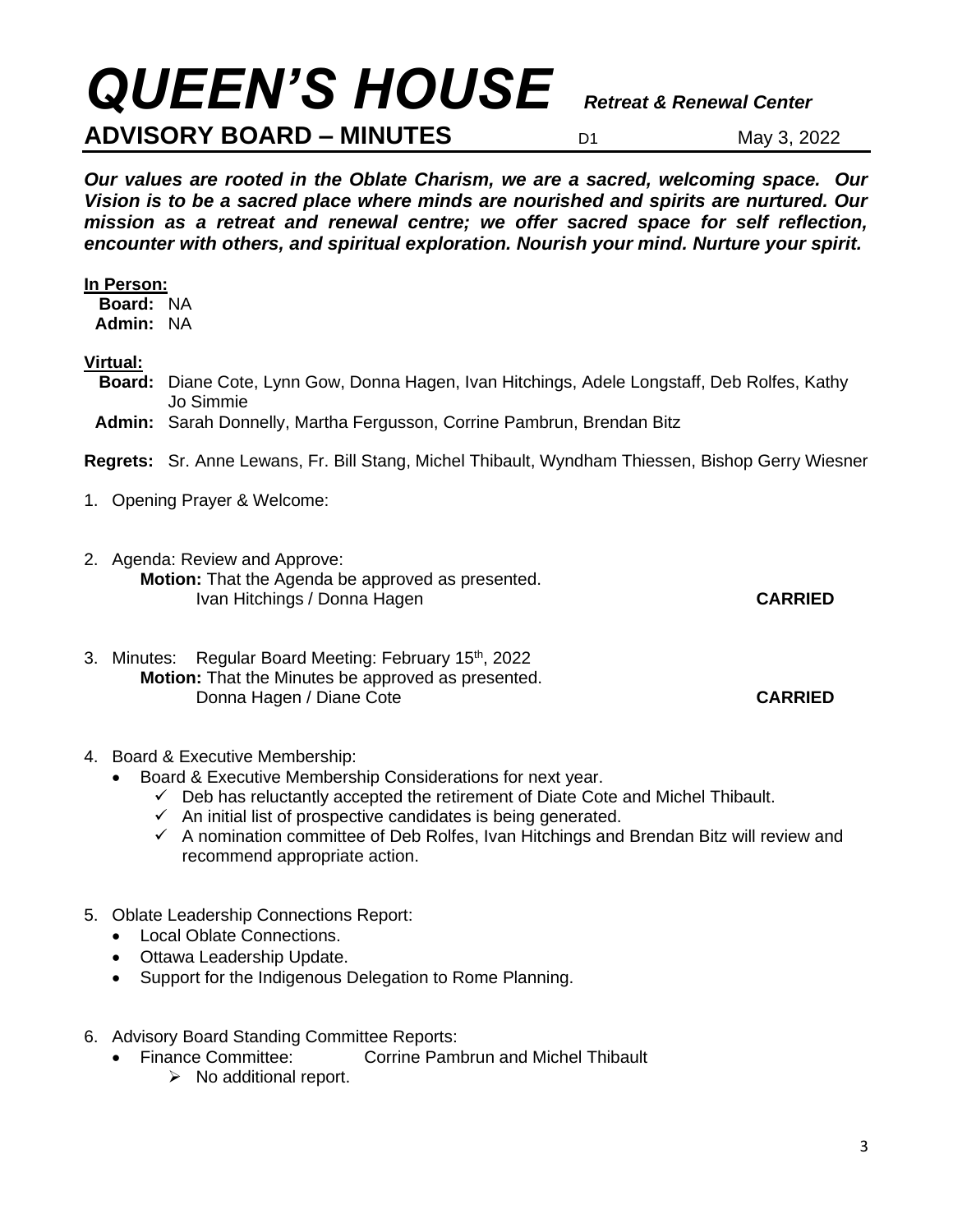- 7. Queen's House Administrative Reports:
	- Accounting & Finances:
		- ➢ Audit 2021 Update: Corrine Pambrun
		- ➢ Budget Report: 2022 Q1: Corrine Pambrun
			- **Comparisons and Payroll Status.**
			- **THRP Submissions and Status.**
	- Programming Report: Sarah Donnelly
		- ➢ Progress and Planning Updates.
		- ➢ Growing in Wisdom Success.
	- Development Office Report: Martha Fergusson
		- ➢ Spring Fling Update.
		- ➢ Golf Planning: Sunday, June 26th
	- Director Report: Brendan Bitz
		- ➢ Indigenous Delegation Prayer
		- ➢ Staffing Changes: (Farewell for Lynden set for Saturday, August 27th at 3:00 pm)
		- ➢ Covid Challenges
		- $\triangleright$  AGM Planning: Tuesday, June 7<sup>th</sup> at 4:00 pm Virtual

**Motion:** That Administrative and Planning Reports be received as presented. Kathy Jo Simmie / Donna Hagen **CARRIED**

- 8. Old Business
	- Nil
- 9. New Business:
	- Nil
- 10. Closing Prayer and Adjournment:

**Motion:** To Adjourn. (6:15 pm) Ivan Hitchings **CARRIED**

Next Board Meeting: Annual General Meeting: Tuesday, June 7<sup>th</sup> at 4:00 pm - Virtual

Brendan Bitz – Director Date

Deb Rolfes - Chair **Deb Rolfes - Chair Deb Rolfes - Chair Deb Rolfes - Chair Date Director Date Director Date**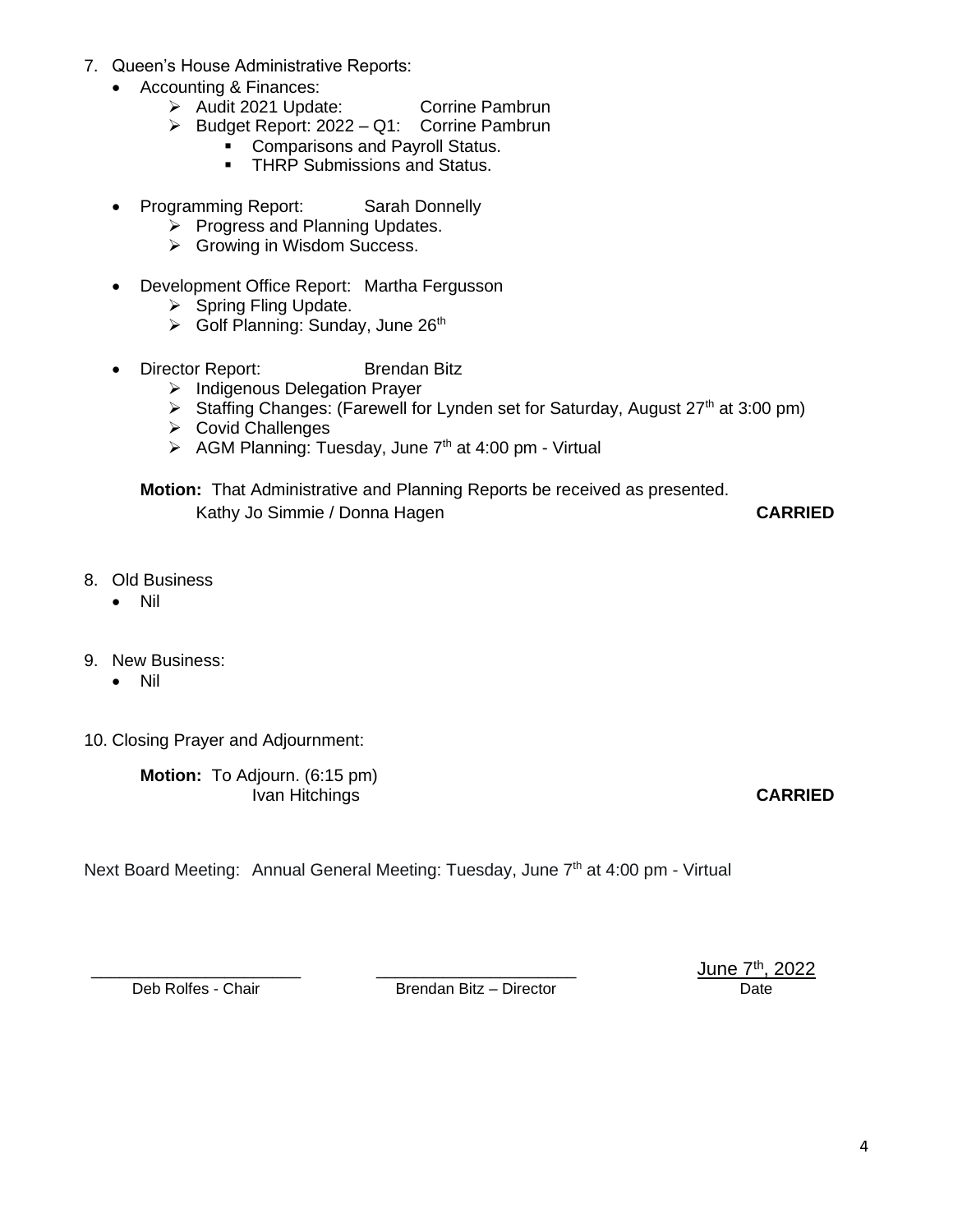#### **4. Remarks – Board Chair – Deb Rolfes**

These will be offered as a verbal presentation.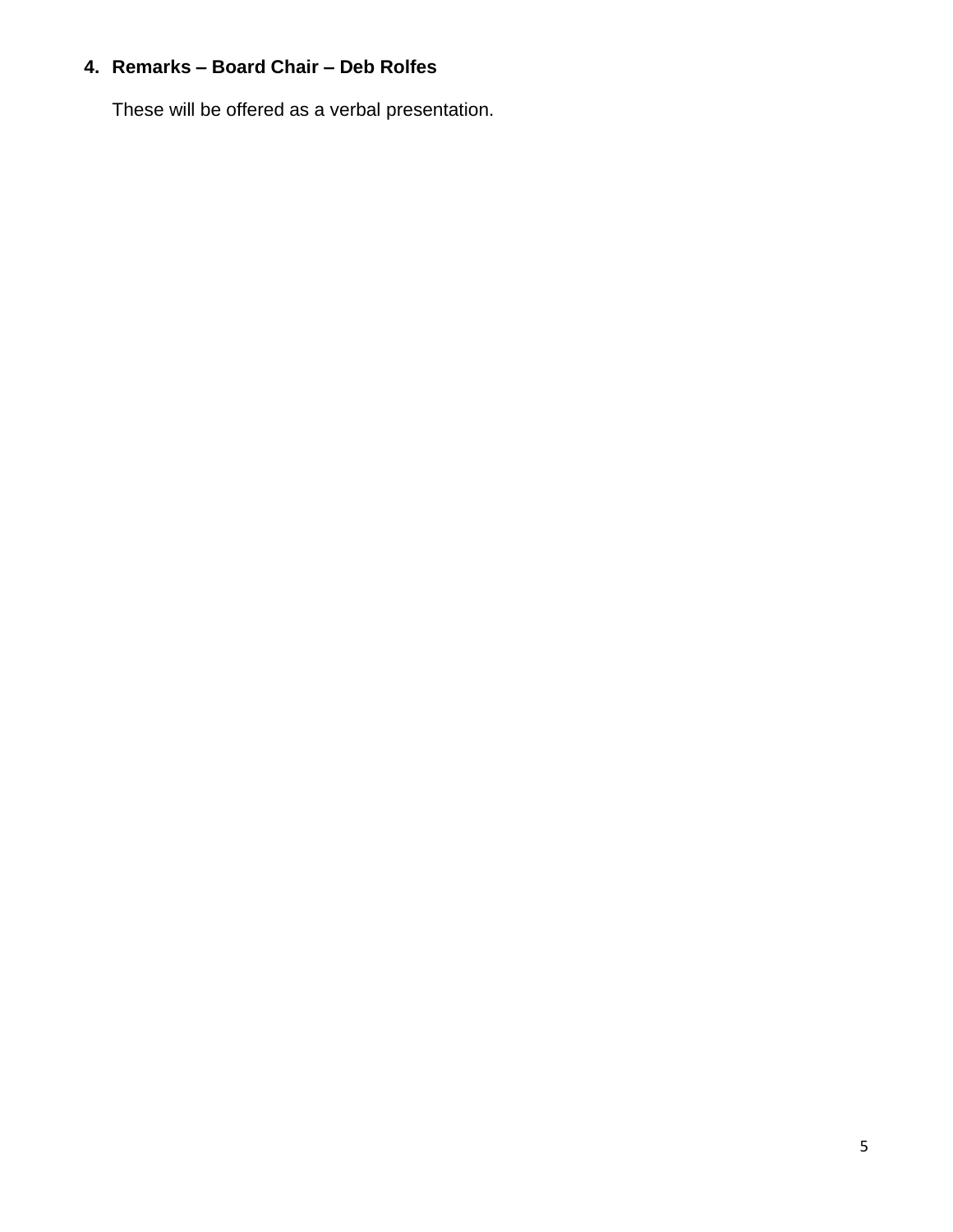#### **5. Administrative Reports:**

Our reporting outlines the successes and acknowledge the challenges of 2021 and allows us to express our appreciation for the kindness and generosity of our many faithful and practical supporters. We do wish to say a simple thank you to our local Oblate Community, our generous and talented Oblate Associates, our faithful and trusted Advisory Board, our community and partners, our volunteers, and our staff for the dedication and commitment of each to support and promote the mission and ministry of Queen's House as best we could over the year. You are treasured and an important gift to this mission and ministry and your commitment, resolve and example of living community are vital to this work.

We offer the following details and insights into planning, problem solving and the practical work of Queen's House during 2021.

#### **Sponsored Programming, Spiritual Direction and Partnering:**

Programming at Queen's House happens in so many different and unique ways. Over the past few years, the retreats and workshops that we have offered to the wider community have grown:

| <b>YEAR</b> | <b>RETREATS/WORKSHOPS</b> | <b>IN-PERSON</b> | <b>ON ZOOM</b> | # PARTICIPANTS |
|-------------|---------------------------|------------------|----------------|----------------|
| 2018        | 20                        | 20               |                | n/a            |
| 2019        | 34                        | 34 (6 were       |                | 685            |
|             |                           | cancelled)       |                |                |
| 2020        | 44                        | 30 (15 were      | 14 (1 was      | 769            |
|             |                           | postponed)       | postponed)     |                |
| 2021        | 44                        | 14 (3 were       | 34 (6 were     | 948            |
|             |                           | postponed)       | postponed)     |                |

As the pandemic continued, so did the growth of our on-line programming. While there was initial resistance and even dismay in connecting with other seekers on Zoom, as the months have unfolded, we saw many people recognizing the gift that this platform had to offer us connecting us from across the globe at times. For a complete list of the programs sponsored by Queen's House in 2021 please contact our Programming Director, Sarah Donnelly.

In addition to the one-time events or retreat/workshop series, we sponsored regular gatherings such as our weekly Centering Prayer Group (in-person and on zoom), hosted by Fr. Paul Fachet, Ana Gheyssen and Dave Henderson; and the monthly Women in Ministry gatherings (on Zoom in 2021) hosted by Martha Fergusson and Rev. Donna Wilson. A more accurate tabulation of the programs offered in the table above would be to add 50 weeks/gatherings for Centering Prayer, with 20-30 people attending each gathering, and 9 more gatherings for Women in Ministry, with about 10 attendees per gathering.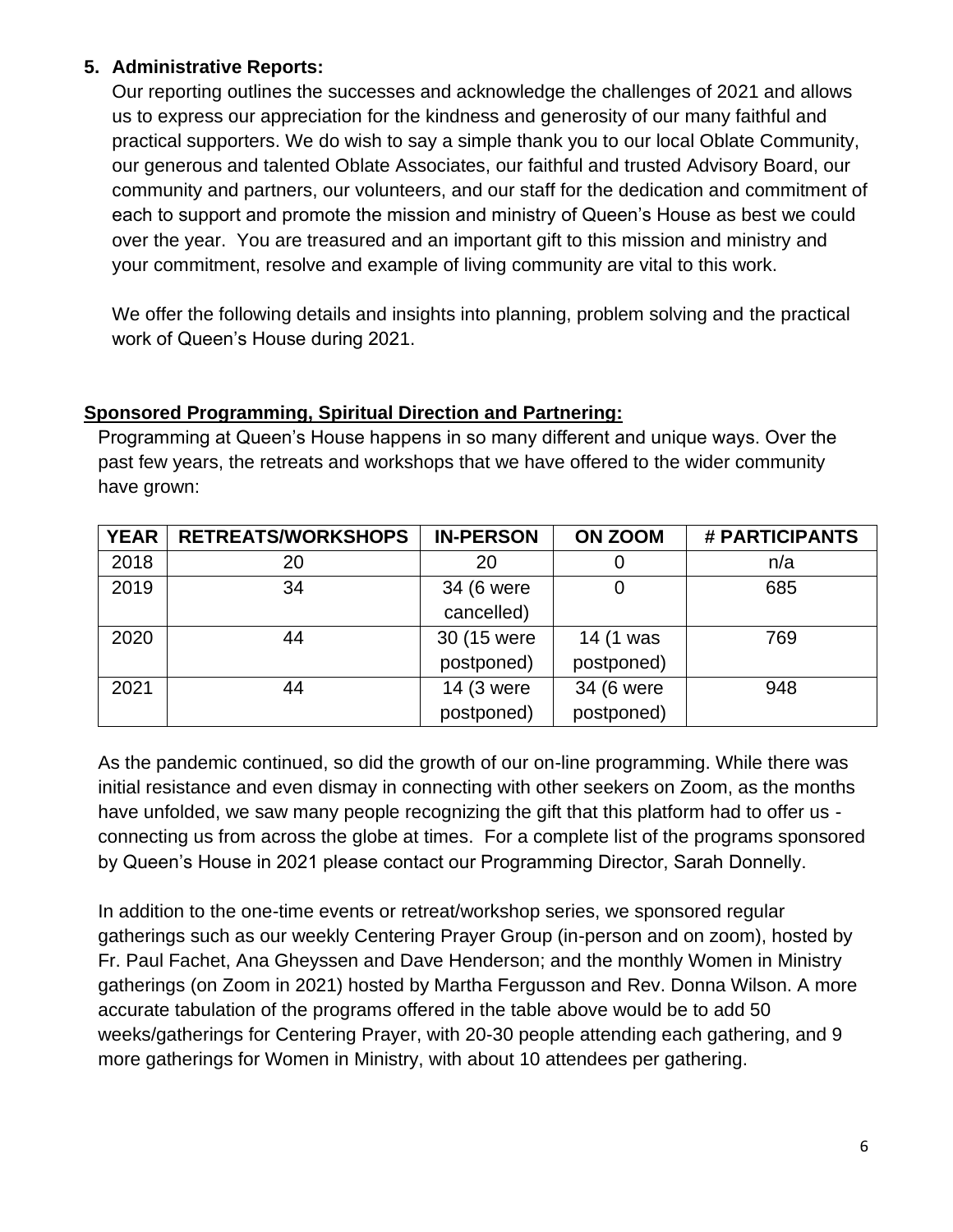In 2021, working in partnership with other retreat centres across Canada and the Oblate School of Theology, San Antonio TX, Queen's House provided leadership in launching the "Growing in Wisdom: Seeking Deeper Generativity" two-year program for those 60+ who are interested in exploring the Spirituality of Aging. This ground-breaking program welcomed 69 participants - most from Canada, and a few from the US - who are committing to monthly small group gatherings, book studies, and four 5-day intensives. The program began in September 2021 and ends in June 2023. The program coordinator is Nancy Phillips from Winnipeg MB, assisted by Sarah Donnelly. Both Nancy and Sarah are graduates of the "Forest Dwelling: Spirituality for our Wisdom Years" program - founded by Fr. Ron Rolheiser OMI - at the Oblate School of Theology, San Antonio TX. Our Growing in Wisdom program is unfolding beautifully - we are very pleased with this initial offering.

Advertising our programs included a wide variety of venues: church bulletins throughout the province and in all denominations; our website; Facebook page; and our weekly e-newsletter. These electronic newsletters, in addition to promoting upcoming programs, advertised fundraising events such as our "Spring Fling" and "Annual Gala" and invited people to learn more about the spiritual direction/companioning that is offered by Queen's House, and the Olive Branch Ministry, whose offices are found at Queen's House.

Sincere thanks to Dave Henderson, Martha Fergusson, Brendan Bitz and Ana Gheyssen for the tech and zoom support that they shared in 2021, in assisting in our online programming. And many thanks to the staff and volunteers of Queen's House for their support as Queen's House continued to offer retreats and workshops - in-person and on Zoom - during 2021.

#### **Spiritual Direction and The Spiritual Direction Formation Program:**

The important work of Spiritual Direction at and through Queen's House is the result of 30+ years of ministry in this area spearheaded by Sr. Adeline Behm and our affiliated Spiritual Directors. Important work made even more crucial by the restrictions imposed by Covid, as most of our Spiritual Direction Team were able to see people online. A sincere thanks to the 18-member team of spiritual directors who continue to accompany people with wisdom, care, and compassion.

The Spiritual Direction Formation Programming finished its two-year program in 2020 and was not offered in 2021.

#### **Partnering in Ministry:**

Queen's House continues to look for opportunities to engage in meaningful partnerships with retreat centres, theological schools, universities/colleges, churches, and other organizations. Whether people gather on our 'holy ground' or meet virtually, we are committed to offering opportunities for prayer, reflection, dialogue, and transformative learning.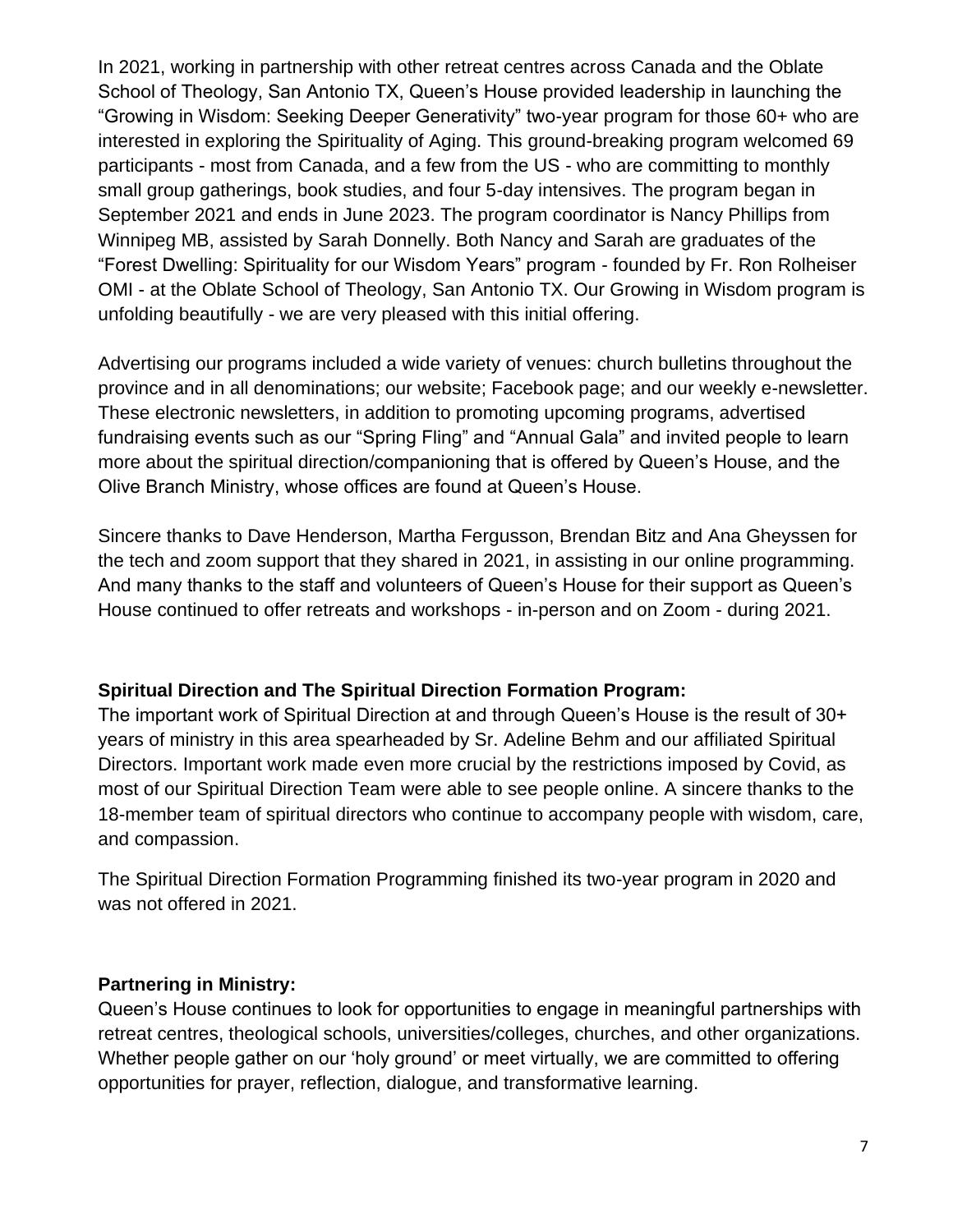#### **Hybrid Models, Partnerships, and Innovations:**

Many programs that happen in our facility and on our grounds are organized and facilitated by outside groups. These individuals and organizations value our facility, grounds, and the reflective atmosphere of the retreat centre. The staff of Queen's House, when possible, also supports these programs by providing registration services for participants, and technological support such as Zoom hosting and the recording of their events. Our thanks to the Bookings Coordinator, Pauline Henry, our live-in volunteers Sr. Ludvina Scheck and Dave Henderson, and volunteers from the local community who assist in welcoming many people to our facility.

#### **Sarah Donnelly – Programming Director**

#### **Development Office and Events & Engagement Work 2021:**

The important work that Martha Fergusson has been focused on includes the following:

- **Gala 2021** we were able to smooth & enhance all the online pieces to host this virtual event again. Attendees were responsive and we managed to increase revenue from 2020, which has been helpful. A warm cider beverage welcome and careful consideration of Covid Care created warmth and welcome for our guests.
- **Roots and Wings Campaign** supports our facility capital and program needs. This program attracts the donor who recognizes the need for capital projects to be regularly funded in order to maintain our facility. A sturdy facility enhances our ability to deliver excellent programs, host our community well and offer mission and ministry to all.
- **G.E.M**: "**G**iving **E**very **M**onth" is a donor program that we invite our community to join in order to provide Queen's house with a solid donation platform. We benefit greatly from regular monthly donations. Six individuals joined GEM in 2021 and we are looking forward to sharing information so as to further expand this initiative.
- **Our Spring Raffle and Snowball Raffle** continue to be enjoyable and profitable cornerstones in our annual fundraising goal. The realities of Covid have restricted the opportunities for in person visits and attendance at the Retreat Centre and in their own parishes, both of which have impacted communication and invitation. Thankfully, so many of our loyal Queen's House participants have continued to support these raffles.

#### • **Year End Planning:**

The plan is to hold our Annual Golf Scramble and planning for this is well underway. We will be moving our Raffle Events on-line and will use the Trellis Platform to help us manage these fundraisers. So far, this forward planning has been both helpful and successful in our efforts to assist the ease and accuracy of our donor engagement.

#### **Martha Fergusson - Events & Engagement Coordinator**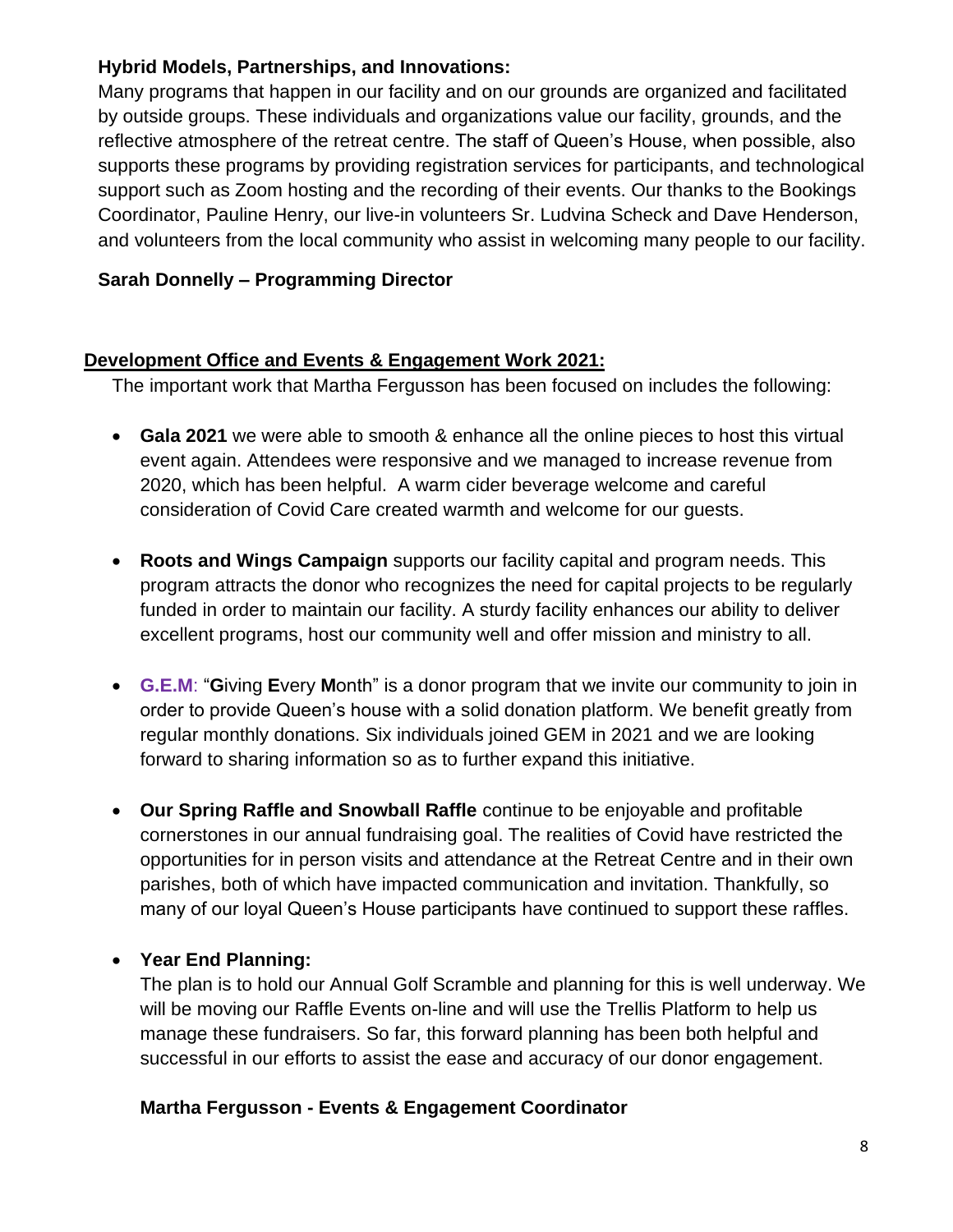#### **Financial Report:**

The 2021 Audit under the direction of OMI Lacombe and audit firm Marcil Lavallee for all entities of the Oblate Saskatchewan District Community (SDC) has been completed. We are pleased to share that our auditors, Marcil Lavallee noted no challenges or discrepancies regarding these financial statements or the records that comprise them. This is no small feat, especially considering the challenges imposed by Covid! It is a significant achievement and a testament to the diligence in this area and the leadership of Corrine Pambrun, especially because payment and receipting components have by necessity shifted to virtual and this has been accomplished in the absence of normal staff support. We are well into 2022 and continue to be impacted by COVID-19 in all aspects of our work, planning and prospects. The final audited summary is as follows:

| April 25, 2022                         |             |           |           |  |  |
|----------------------------------------|-------------|-----------|-----------|--|--|
| <b>Revenue</b>                         | 2019        | 2020      | 2021      |  |  |
| <b>Bank Interest</b>                   | \$574       | \$593     | \$221     |  |  |
| Government of Canada (CEWS+CEBA)       | \$0         | \$110,226 | \$121,293 |  |  |
| <b>Facility Use</b>                    | \$569,055   | \$120,180 | \$96,444  |  |  |
| Donations from OMI Lacombe Canada      | \$50,000    | \$50,000  | \$81,294  |  |  |
| Room and Board                         | \$41,821    | \$42,657  | \$43,506  |  |  |
| Programming                            | \$218,137   | \$80,493  | \$111,095 |  |  |
| Bookstore & Canteen                    | \$7,122     | \$1,004   | \$399     |  |  |
| Donations                              | \$86,032    | \$74,987  | \$83,666  |  |  |
| <b>Reimbursements from OMI Lacombe</b> | \$0         | \$39,722  | \$0       |  |  |
| Fund Raising - Development Office      | \$134,282   | \$88,289  | \$123,307 |  |  |
| Investment Income (fair market value)  | \$0         | \$0       | \$3,526   |  |  |
|                                        | \$1,107,023 | \$608,151 | \$664,751 |  |  |
| <b>Expenses</b>                        | 2019        | 2020      | 2021      |  |  |
| <b>Salaries and Wages</b>              | \$592,043   | \$325,066 | \$278,909 |  |  |
| <b>Operating Expenses (Schedule A)</b> | \$410,610   | \$212,717 | \$265,587 |  |  |
| Programming                            | \$94,603    | \$44,662  | \$46,274  |  |  |
| <b>Fund Raising</b>                    | \$29,277    | \$20,223  | \$18,884  |  |  |
| <b>Roof Repairs</b>                    | \$0         | \$0       | \$0       |  |  |
| <b>Amortization of Capital Assets</b>  | \$14,572    | \$6,432   | \$6,038   |  |  |
| Amortization of Intangible Assets      | \$1,085     | \$1,085   | \$1,085   |  |  |
|                                        | \$1,142,190 | \$610,185 | \$616,777 |  |  |
| <b>Balance - Year End</b>              | (\$35,167)  | (\$2,034) | \$47,974  |  |  |

#### **Queen's House Retreat & Renewal Centre 2021 Audited Financial Overview**

April 25, 2022

**Prepared by Corrine Pambrun**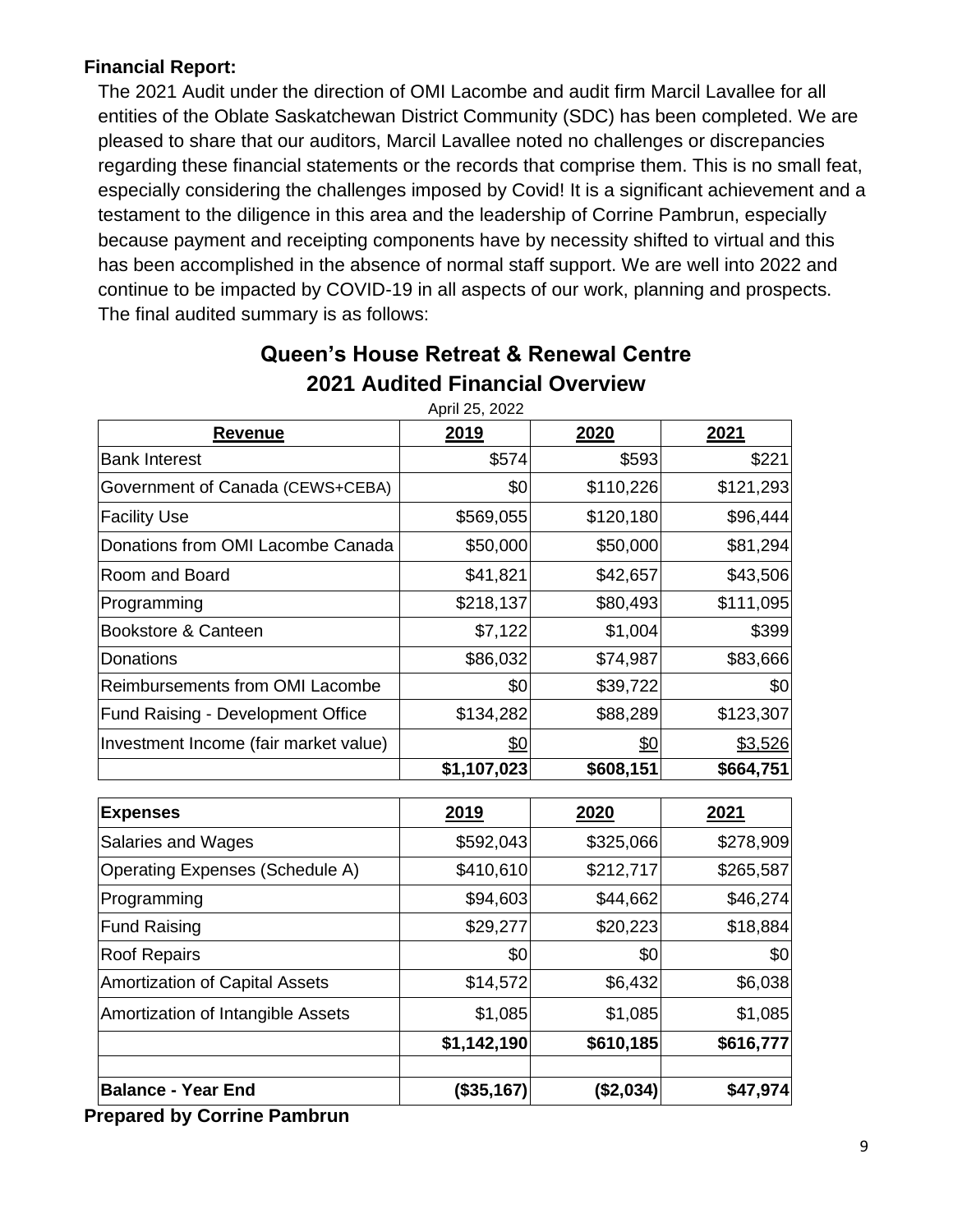#### **Retreat Centre Planning, Advisory Board Work and Oblate Leadership:**

Our work navigating safe and productive ways forward for all aspects of this mission and ministry continues to be supported by our Ottawa based Oblate Leadership Team comprised of Fr. Ken Thorson – Provincial, Fr. Richard Beaudette - Vicar and Br. Harley Mapes – Treasurer, our Advisory Board, our Local Oblate Community and our Queen's House Staff working together through consultation and analysis to confirm sustainability. Recent features of this shared work include the following.

Oblate Leadership continues to provide important practical support for facility and grounds work in particular and as "a supportive cushion" in our efforts to manage expenses. The unrelenting but moderating impact of Covid is a lived reality for all and is therefore a consideration in every decision. Our search to find and confirm pathways to viability beyond the present continues to be very much a substantial aspect in the work of the days ahead.

Direct Oblate financial support has allowed us to complete repairs to the chapel roofs, wrapping up that project in early November 2021. We continue with the basic reclamation work of the Mazenod site even as we recognize this area remains a work in progress.

The need and associated effort to continue with the diverse technical innovations, upgrades, improvements and applications over the last couple of years and specifically, the last 24 months continue to be essential, compelling and all encompassing. This type of application remains a heavy lift even as it has allowed us to serve our community differently and under the circumstances, more appropriately. The learning curves and required adaptations have lessened even as the workload has intensified.

Through all of this quiet intensity, our Board, executive and chair Debbie Rolfes have maintained a solid, steadfast support that has been appreciated far more than they know.

#### **Hosted Booking Activities:**

The hosted component of the center, received and organized through our Bookings Office and communicated to staff in all departments, has been singularly impacted by Covid-19. Restrictions relating to group size, requirements for social distance and the need to mask and sanitize remained in place all year and have served all very well. We do see increased activity, and some days we have been challenged to keep up to all of the demands that we have faced. We remain collectively hopeful and trusting. This has been good for our souls! As always, balancing return to service and the associated financial implications of increased service will continue to require attention and consideration. This move to "normal" has been most encouraging and the many expressions of appreciation and delight being expressed by guests is gratifying. Hope truly does spring eternal!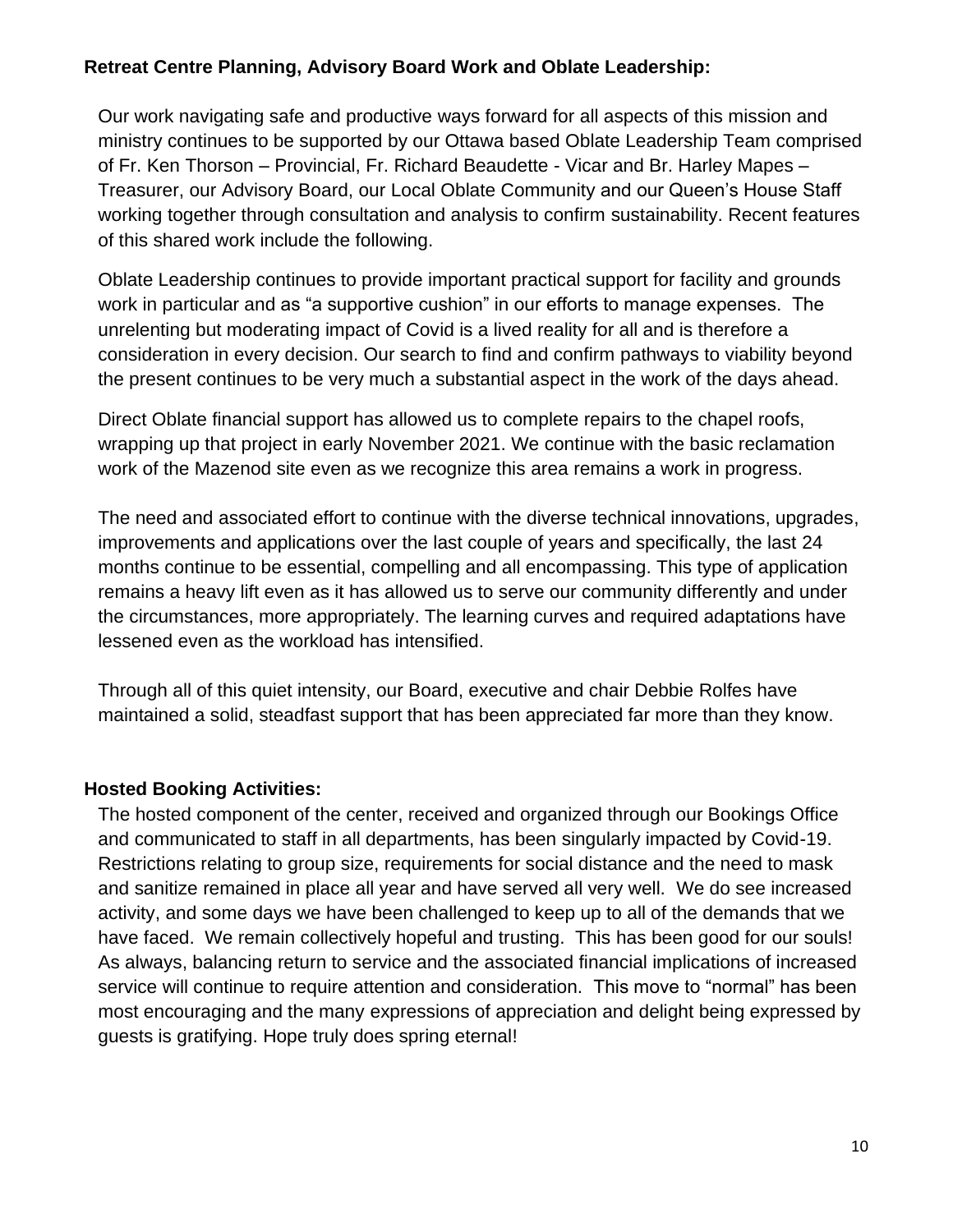#### **Practical and Purposeful:**

The following Queen's House initiatives were undertaken over the last year. These efforts meet facility needs and assist with the routine challenges at hand. Thankfully, we have required minimal emergency responses. Such work included but was not limited to:

- Continued reclamation of the former Mazenod site.
- Final elevator re-certification.
- Roof repairs for the chapels were completed underbudget and with excellent results.
- Managing the increased cleaning and facility care needs that increased traffic required. Thank you to Juvy Gregorio and Romalynn DelaRose for your excellent service and a fond farewell to Marlou Zarko who moved to Lethbridge with her husband Alvin.
- The decision to close our Book Store was made as 2021 ended. Under current the current and extenuating circumstances of the pandemic and the recent death of our long time Book Store Guardian Sr. Lucy Palm, the time was right. This space has been converted to housing all of our IT and Virtual equipment. Perhaps a sign of the times!
- Further refinement of IT utilization, especially in terms of the hands-on requirements of this work. This is an area of ongoing effort and attention to the extent that we will never "arrive" but will constantly renew and upgrade the 3 key areas of application: hardware (equipment and infrastructure), software (programming applications) and warm ware (people related skills and competencies)
- Managing and providing for the increased security needs of Queen's House remains a work in progress. Break ins and theft on 2 occasions, in conjunction with a sewer backup, creates a sense of unease and a recognition that effective security remains a priority and goal in all our work.

#### **Saying Thank You!**

- We have expressed this many times and with great appreciation! We are grateful to our Oblate Community at every level for the leadership, encouragement and support that you provide. We especially acknowledge our Saskatchewan District Community (SDC) for the practical support for all our work even as Covid continues to displace much of our work. We do especially acknowledge and thank Fr. Bill Stang, Fr. Paul Fachet, Fr. Mike Dechant, Fr. Ken Forster, Brother Walter Demong, Bishop Gerry Wiesner, Fr. Ron Rolheiser and all Oblates and Associates for the layers of SDC support that assist us.
- To our steadfast Advisory Board for your direction, support, faith, trust and commitment. Thanks especially to our Executive who have been so present to us over that last year as a sounding board, encouragers, and providers of goodness and wisdom. Thank you! Specific thanks to Diane Cote and Michel Thibault, both of whom are stepping back from the Board after 15 and 16 years respectively, for your guidance, support, wisdom and steadfast leadership. You will be missed.
- To our Community of Support for your consistency, generosity and engagement.